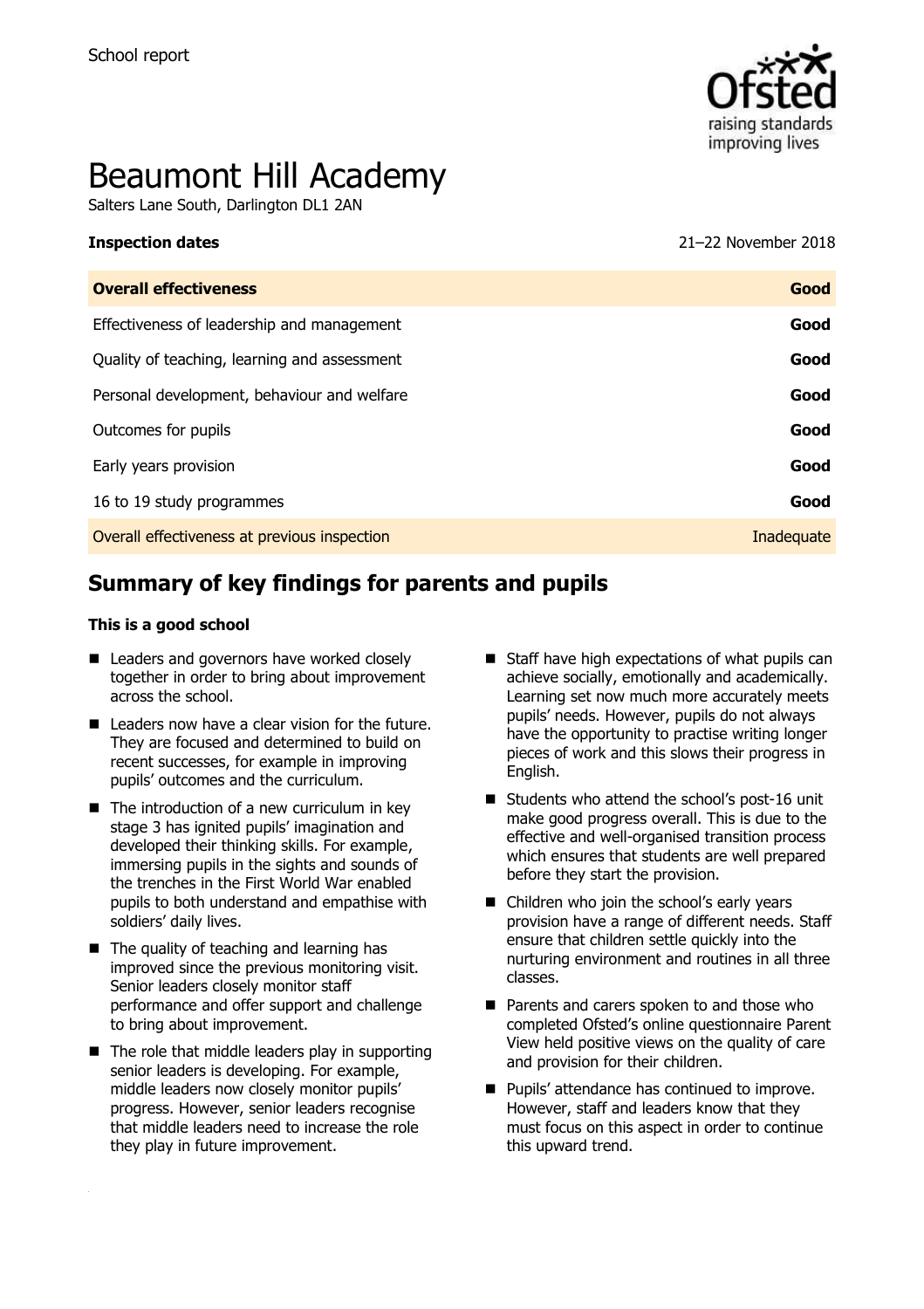

# **Full report**

In accordance with section 13(4) of the Education Act 2005, Her Majesty's Chief Inspector is of the opinion that the school no longer requires special measures.

#### **What does the school need to do to improve further?**

- Improve the quality of teaching, learning and assessment and outcomes for pupils by increasing the amount of time pupils are given to practise writing longer pieces of work across the curriculum.
- Improve the quality of leadership and management by:
	- increasing the role middle leaders play in supporting senior leaders to bring about further improvement within the school
	- increasing pupils' attendance by continuing to develop systems to reduce persistent absence and improve attendance overall.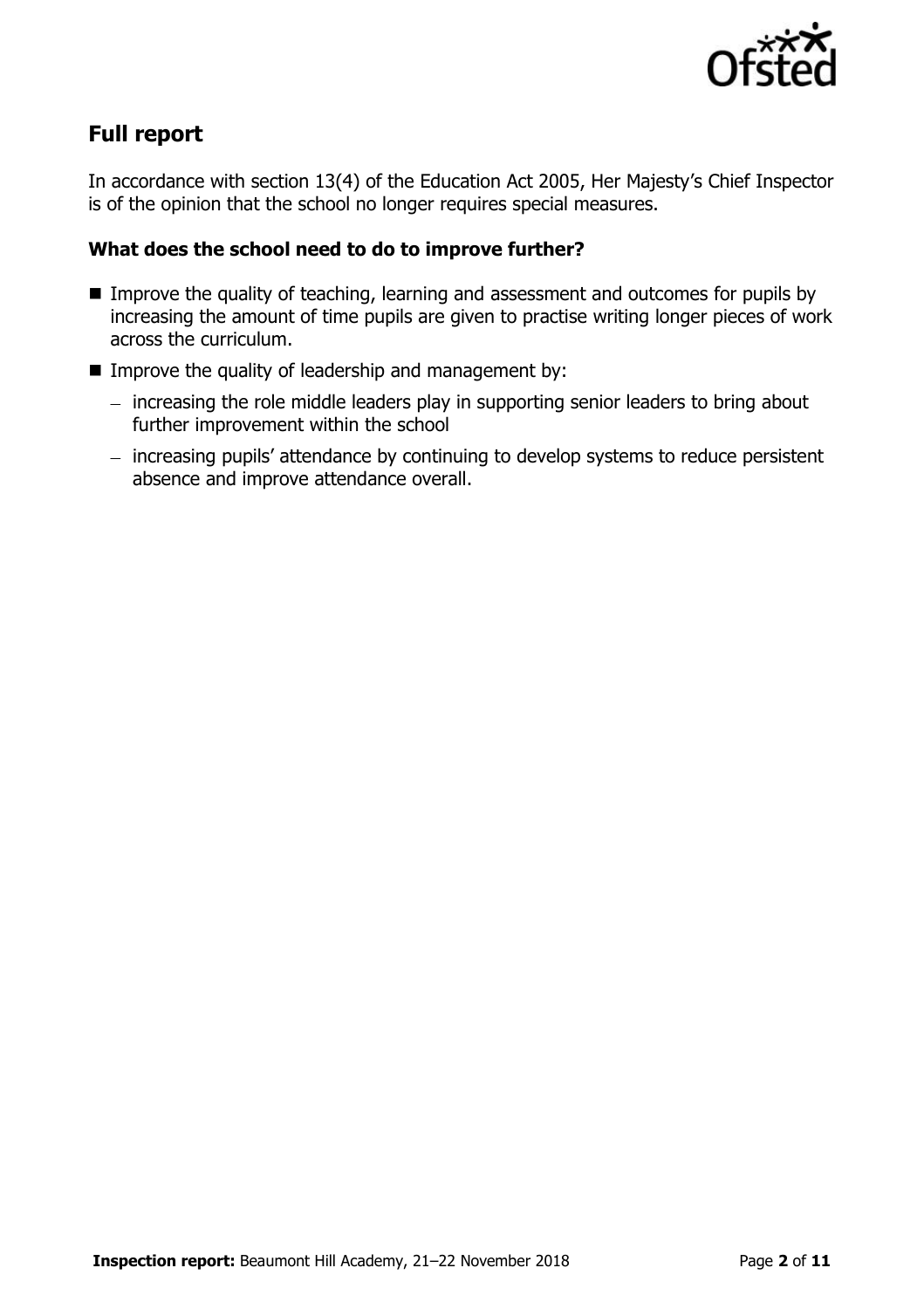

# **Inspection judgements**

#### **Effectiveness of leadership and management Good**

- Leaders, governors and the leadership of the trust have worked hard to bring about recent changes to the school. Their concerted efforts have seen the quality of teaching, learning and assessment improve, with the result that outcomes for pupils have also improved overall.
- The principal and deputy principal have a clear vision for the future of the school. They have ensured that areas for improvement identified in the previous inspection report have been met and are planning effectively for the future.
- Recent changes in the curriculum have excited pupils and encouraged them to learn. For example, pupils were observed learning to paint in the style of war artists and to develop their thinking skills by reflecting carefully on the after-effects of war injuries.
- A wide range of visits away from the classroom also inspire pupils to learn and participate. For example, younger pupils regularly go horse riding. Observations made of pupils preparing for this fortnightly trip showed happy smiling pupils excitedly lining up waiting to be allowed to get on the bus.
- The quality of teaching and learning has improved since the last inspection. This is largely due to the confident and regular monitoring carried out by leaders. Staff spoken to say that they welcome the new approach. Staff believe that leaders have created an open environment in which staff can share their opinions and ask for help without fear of reprisal.
- Outcomes for pupils have also improved as staff regularly challenge pupils to try even harder. Comments such as 'I love learning now' and 'lessons are never boring' reflect pupils' views of their current opportunities to learn.
- The school receives a range of extra funding, including that for disadvantaged pupils. Leaders use this funding effectively in a variety of different ways to support the needs of pupils. These include funding for extra time from an occupational therapist, staff training from the speech and language therapist and support for individual pupils who are identified as not making expected progress in mathematics and English. As a result, the difference between the progress of disadvantaged pupils and others is diminishing.
- School leaders are ambitious for pupils' futures. Staff aim to ensure that pupils leave with as much accreditation as possible in order that they are well prepared for life in modern Britain.
- Celebrating a multitude of different religious festivals, such as Diwali and Eid, enables pupils, including those with a very high level of need, to explore religious differences and similarities. This contributes well to their already well-developed spiritual, moral, social and cultural understanding.
- The role middle leaders play in developing their subject areas has continued to increase since the previous inspection. For example, middle leaders are now responsible for identifying and putting in place extra support needed for pupils who are making less progress than expected. However, they recognise that there is more that they could do to bring about future improvement and are keen to develop further, for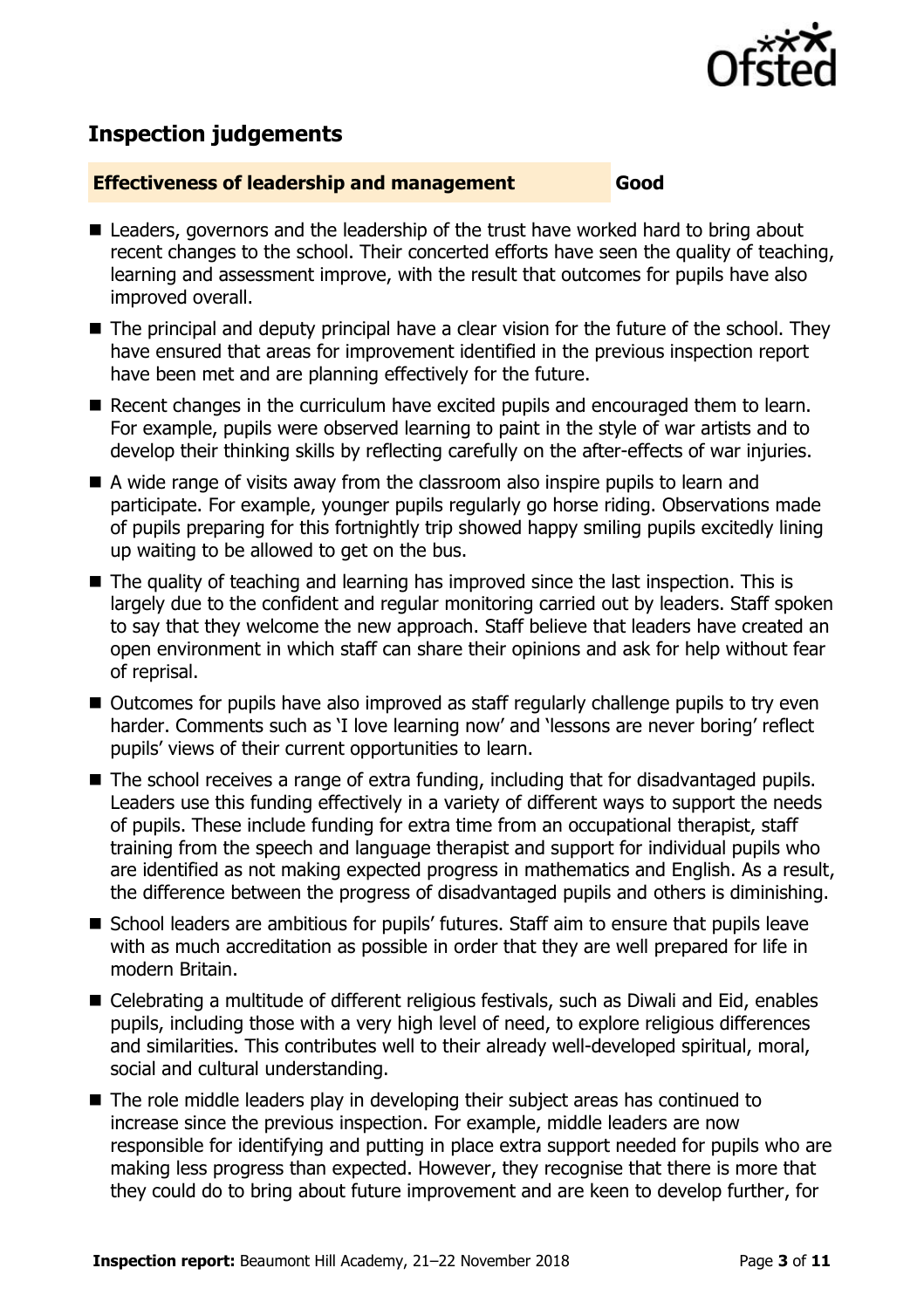

example in monitoring the quality of teaching and learning within their subject area.

**Pupils'** attendance has risen since the previous inspection. However, senior leaders are aware that more actions are needed to continue to improve attendance overall.

#### **Governance of the school**

- Since the last inspection, the governing body has gone through review and change. New governors have been appointed, including the chair of governors. As a result, the quality of governance has improved since the previous inspection.
- Governors are skilled and knowledgeable. They visit the school often and have made a sizeable contribution to bringing about improvement to the school.
- Governors are reflective and insightful of the impact of their own actions. They recognise the importance of the journey they have been on with school leaders towards the current level of improvement. They also recognise that they need to plan their future roles carefully and strategically.

#### **Safeguarding**

- $\blacksquare$  The arrangements for safeguarding are effective.
- Staff spoken to during the inspection were very clear about the role they take in safeguarding pupils.
- Senior leaders ensure that staff receive very regular updates on local and national safeguarding concerns. As a result, staff are knowledgeable about a range of issues and are very clear about what action to take if they have a concern.
- **Pupils also recognise the part they play in keeping each other safe. Since taking up** post, the school council leaders and executive head pupil have surveyed the views of all pupils. The three-question survey asked pupils to say if they felt unsafe in school and, if so, where. They have already acted on the results of this survey and now pupils spoken to say they all feel safe.
- The safeguarding lead and deputy designated safeguarding lead work closely with other professionals to safeguard pupils. For example, the school recently instigated a safeguarding investigation, despite some opposition from other services. The school's persistence paid off and the matter is now being dealt with by a combination of other services.

#### **Quality of teaching, learning and assessment Good**

- Teachers and support staff work together in closely knit teams. They are successful at achieving their common focus of ensuring that pupils' needs are met and that they make good progress over time.
- Staff spoken to during the inspection commented on the success of the newly introduced curriculum. Staff felt that the focus on the First World War had engaged pupils well. Pupils had become fascinated by the impact of war on individual lives and this had enabled them to deepen their understanding in a range of different subjects.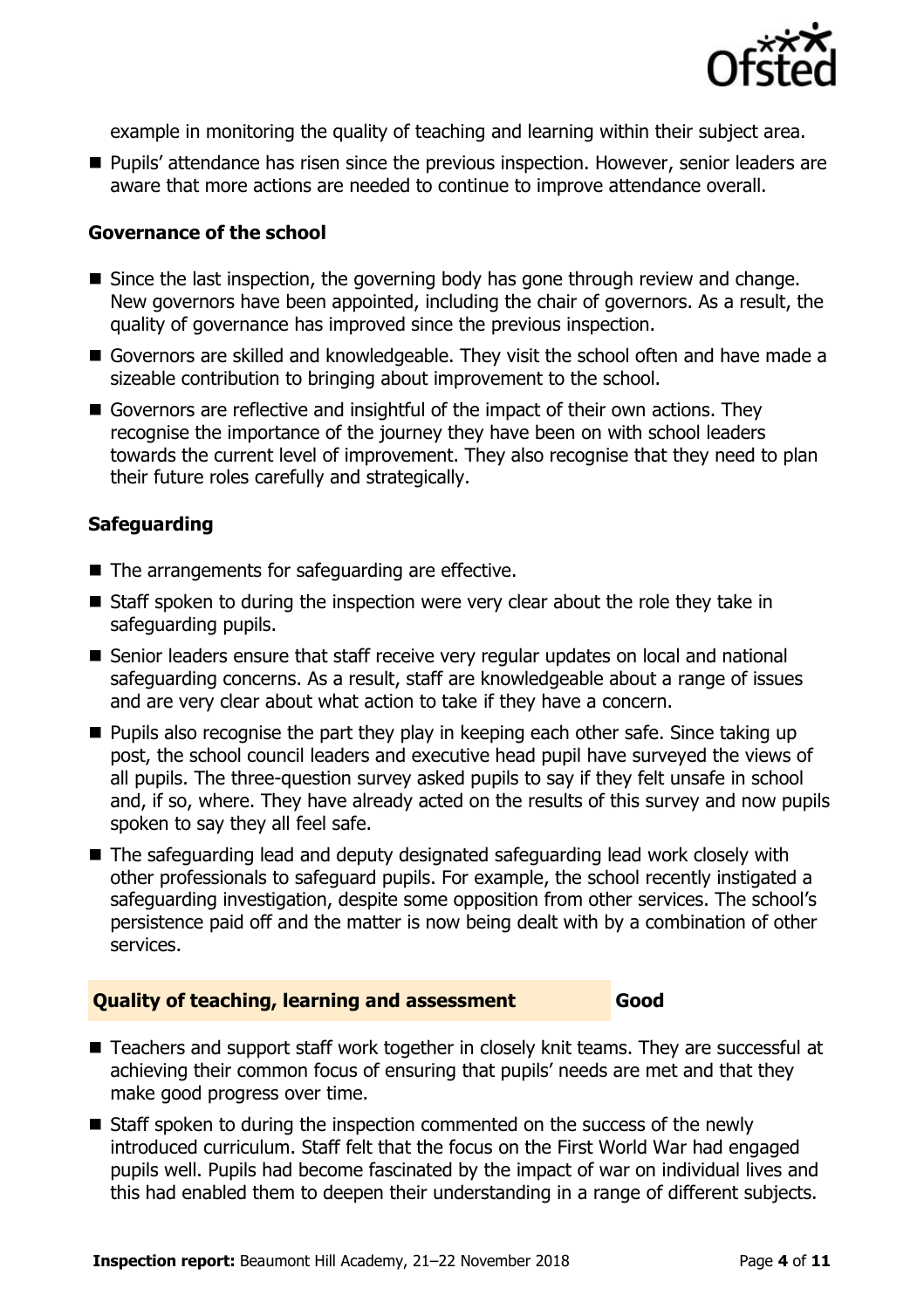

- Staff regularly check pupils' progress and ensure that they are making progress against targets set. They nearly always use previous information on pupils' progress to plan new work for individual pupils. This enables pupils to make good progress, often in small steps from their starting points.
- Leaders and staff have high expectations of what each pupil can achieve. Aspirational targets are set which enable pupils to achieve their potential. For example, despite the high level of need of many pupils, the most able pupils are encouraged to undertake GCSE courses which stretch and challenge them. Several proudly showed inspectors their completed work. This was clear evidence of their feelings of achievement and the boost to their self-esteem.
- Staff know and understand pupils' needs well. They are skilful at recognising the small changes which signify progress for some pupils and plan work which expands on this, enabling all pupils to make progress over time.
- Most-able pupils' reading skills are often well developed. However, work in books from this group shows that they do not get sufficient opportunity to develop their writing skills. This slows the progress they make in learning how to write longer pieces of work.

#### **Personal development, behaviour and welfare Good**

#### **Personal development and welfare**

- The school's work to promote pupils' personal development and welfare is good.
- Despite often having high levels of need, pupils who attend the school are happy and positive about coming to school. This was reflected in the smiles given to staff at the start of the school day.
- **Pupils often show high levels of self-esteem. For example, several were bursting with** pride at their achievement as they showed inspectors the work they had completed.
- **Pupils told the inspection team that they were very proud to wear their school uniform** because it signified they belonged to the school. They also explained that they feel safe and understand how staff help them to stay safe when away from school, for example through lessons on how to keep safe online.
- **Pupils spoken to are aware that bullying can and does sometimes occur. They were** keen to explain that this happens in all schools. Pupils were also determined to ensure that bullying is kept to a minimum and that all pupils should know what to do if it happened.
- The executive head pupil, head boy and head girl are very clear about the roles they wish to play in bringing about further improvement. For example, they have ambitions for a Village Pupil Parliament, where pupil representatives from each of the three schools in the Education Village meet to discuss issues which affect them all. This demonstrates clearly pupils' growing confidence that they can make a difference to the welfare of others.

### **Behaviour**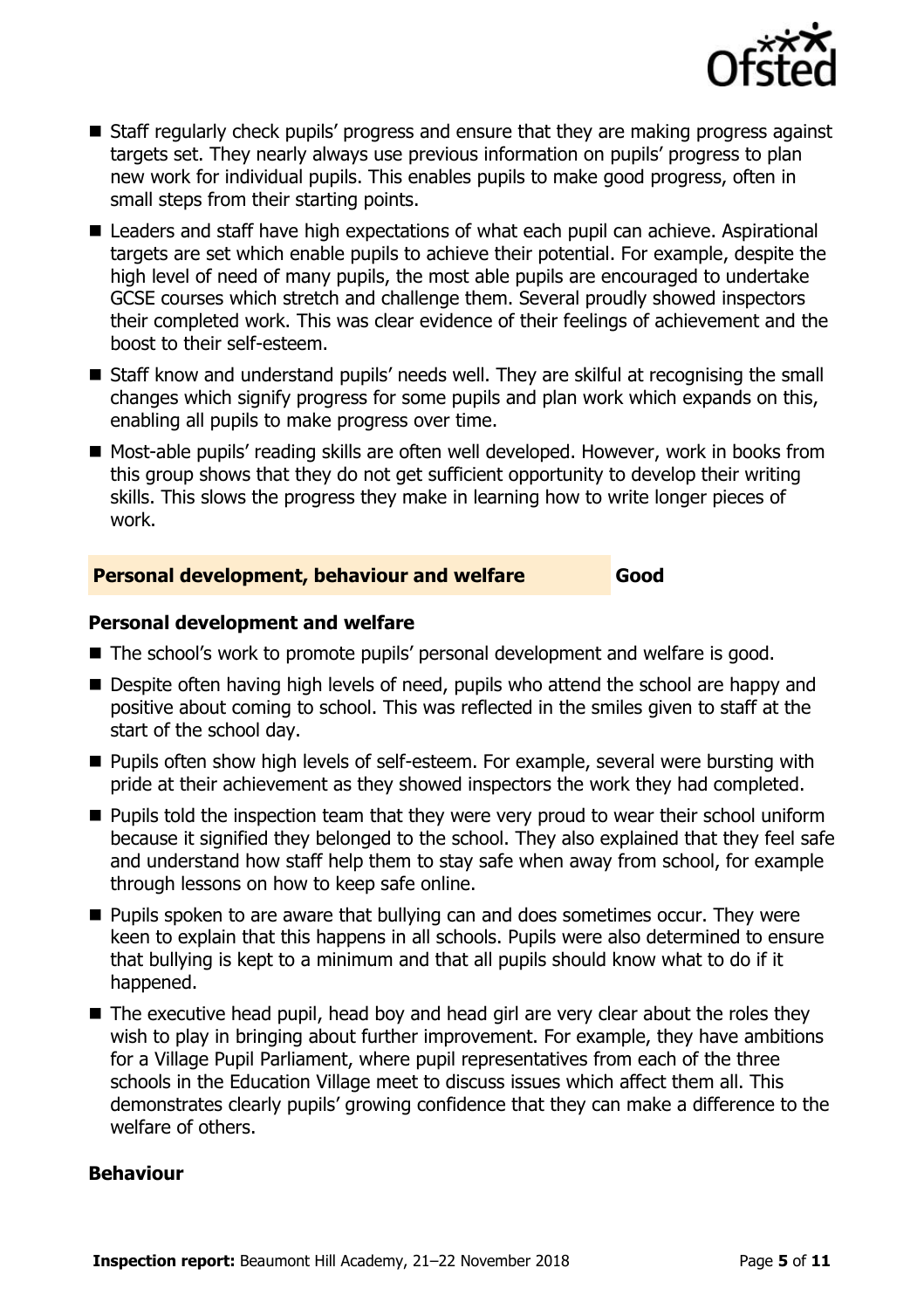

- The behaviour of pupils is good.
- **Pupils greet visitors in a kind and courteous manner. The inspection team saw many** occasions where pupils stopped to open doors and held them open while other less ambulant pupils passed through. This demonstrated pupils' understanding of the importance of helping others and behaving well.
- Work in lessons is rarely stopped by incidents of difficult behaviour. This is because staff know pupils well and are aware of what may cause a pupil to become distressed. Pupils are also becoming aware of what strategies to use to help themselves to cope. Examples of the effectiveness of these strategies were observed by inspectors across the school in classrooms and pupils' care plans.
- Since the last inspection, there has been a reduction in the number of incidents of difficult behaviour recorded. No exclusions have been recorded this term and the number of pupils excluded overall has declined each year. This is clear evidence of a sustained improvement in pupils' behaviour overall.
- Levels of attendance are also improving overall. Monitoring is now effectively undertaken and follow-up procedures are in place to support families to ensure that their children attend school. However, senior leaders are aware that pupils' higher levels of attendance need to be sustained and built upon to ensure that the upward trend continues.

#### **Outcomes for pupils Good**

- **Pupils who attend the school have a very wide range of needs. This is reflected in their** starting points. Most staff have a clear understanding of individual pupils' needs and provide a curriculum which enables them to make effective progress over time.
- Close checks are kept on the progress pupils make towards targets set. Support is put in place for those pupils who are found to be slipping behind. As a result, pupils make good progress overall.
- **Pupils enjoy learning and those spoken to explained how important it is to listen and** try hard in lessons.
- Older pupils understand the need to gain qualifications and accreditations in order to gain a place at college. Discussions with pupils also showed that many have ambitions for the future, including becoming a support assistant in a school and a train driver.

#### **Early years provision Good Good**

- The leadership and management of the early years provision are good. Leaders ensure that children's needs are effectively met. Parents spoken to feel leaders do a good job of keeping their children safe and secure.
- Children who start the school's early years unit have a wide range of needs. Staff make provision for their needs and, as a result, they settle quickly into the nurturing environment offered by the school.
- Staff are skilled at assessing the needs of individual children. Activities are carefully tailored to enable children to access the curriculum. Plans show how activities and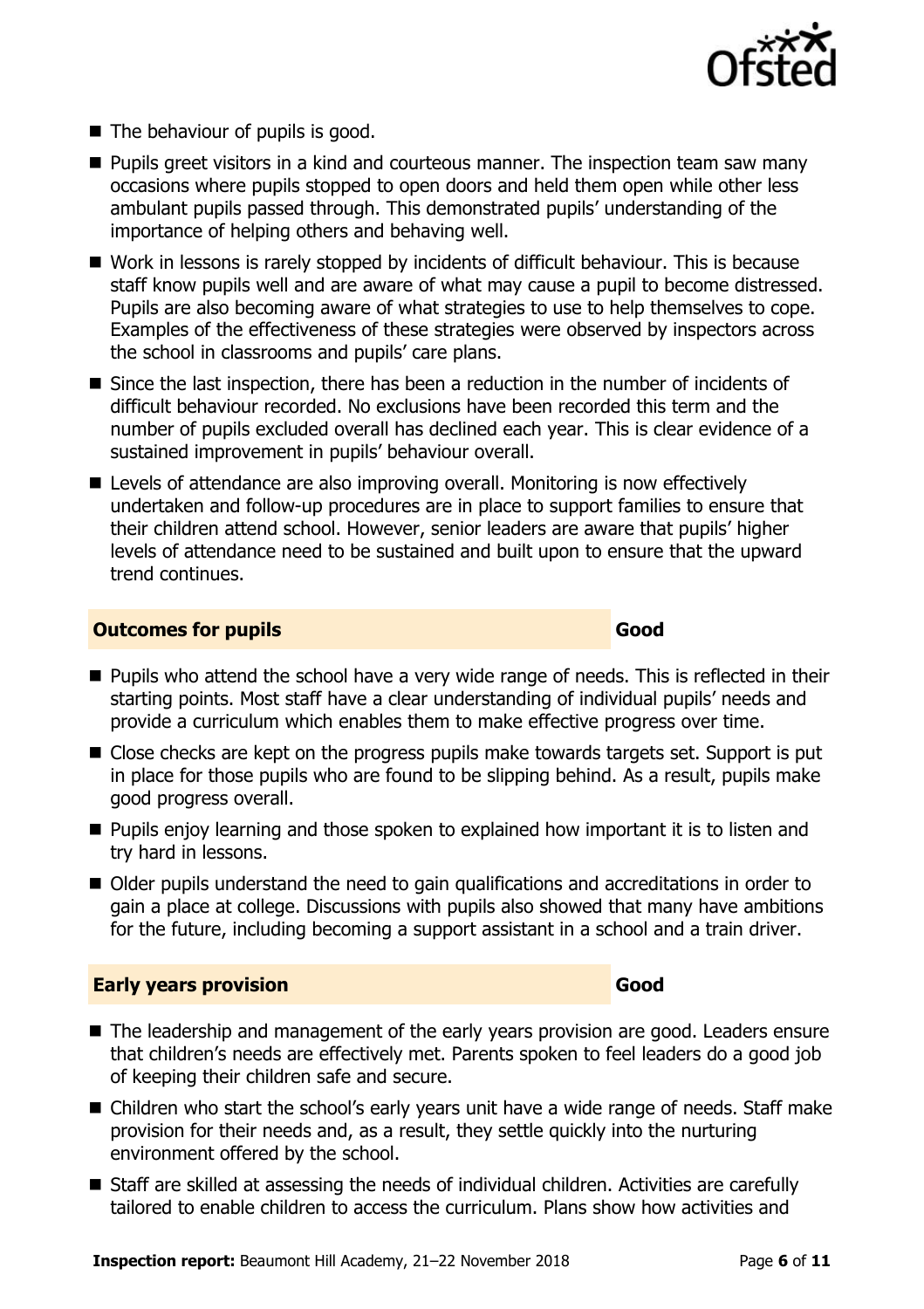

resources are successfully modified to meet individual pupils' needs.

- Staff are well-trained observers of children's learning. Observations made by staff clearly show how very small changes in behaviour demonstrate children's learning, likes and dislikes. Information is then used to plan future changes.
- The school's early years provision is spread over three classes which are broadly based on children's stages of development and needs. Groups include pupils from key stage 1. This approach – coupled with the good progress made by children over time – ensures that children and pupils are well prepared to move into the next phase of their education.
- Children behave well in the early years unit. Staff have high expectations of both behaviour and learning. Staff also recognise that children need to be able to communicate their needs, otherwise they can become frustrated. A wide range of different communication symbols and signs are used. For example, children leaving to go riding carry communication books in order to enable others outside to communicate with them.
- All required welfare standards are met within the unit and staff and leaders demonstrate a clear understanding of the requirements of the early years programme of study.

#### **16 to 19 study programmes Good**

- The leadership of the post-16 unit is good. Leaders ensure that staff are clear about students' needs and have high expectations of what pupils can achieve.
- Nearly all students who join the school's post-16 provision have high levels of need. Many have transferred from key stage 4.
- The curriculum offered in the post-16 provision is largely vocational due to the complex nature of students' needs. For example, students undertake studies in horticulture, food technology and life skills. Basic skills, mathematics and English are also taught and contribute well to the life skills provision.
- As part of the preparation for their transition to the next stage in their education, students spend one day a week in a local college. This change of environment helps to prepare students for life after school and helps them to learn how to behave in different environments.
- Students are offered bespoke careers advice which takes into account their needs and requirements. School staff support their transition to the next phase in their education.

# **School details**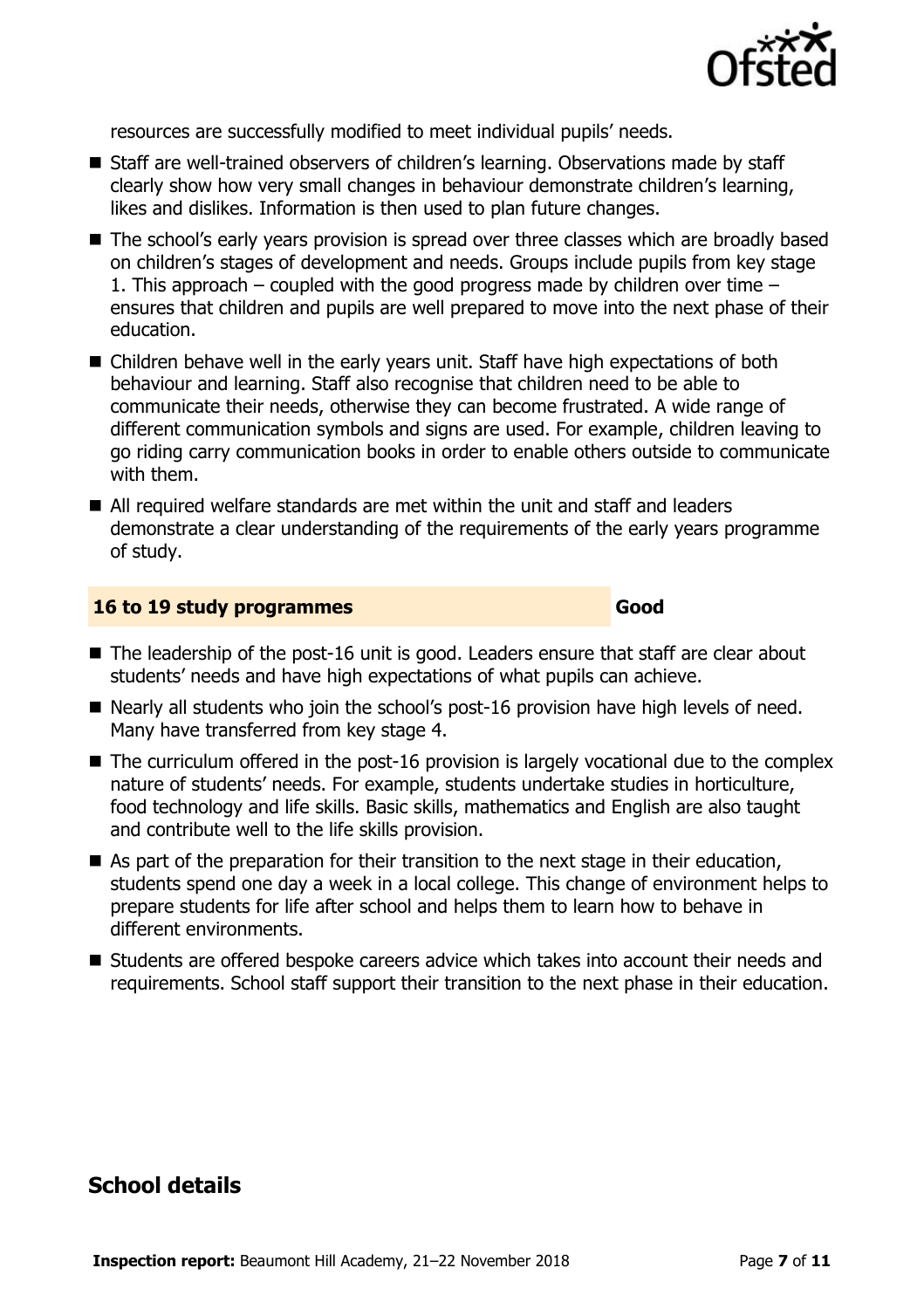

| Unique reference number | 138093     |
|-------------------------|------------|
| Local authority         | Darlington |
| Inspection number       | 10052671   |

This inspection was carried out under section 8 of the Education Act 2005. The inspection was also deemed a section 5 inspection under the same Act.

| Type of school                                           | Special                         |
|----------------------------------------------------------|---------------------------------|
| School category                                          | Academy special converter       |
| Age range of pupils                                      | 2 to 19                         |
| Gender of pupils                                         | Mixed                           |
| Gender of pupils in 16 to 19 study<br>programmes         | Mixed                           |
| Number of pupils on the school roll                      | 266                             |
| Of which, number on roll in 16 to 19 study<br>programmes | 22                              |
| Appropriate authority                                    | Board of trustees               |
| Chair                                                    | <b>Rohit Patel</b>              |
| Principal                                                | Caroline Green                  |
| Telephone number                                         | 01325 248 156                   |
| Website                                                  | www.edv.org.uk                  |
| <b>Email address</b>                                     | bhsdata@educationvillage.org.uk |
| Date of previous inspection                              | 17-18 January 2017              |

#### **Information about this school**

- The school is part of a multi-academy trust and currently has an academy monitoring group.
- The school is located within the Education Village. The school shares the site with two other schools and an on-site nursery.
- Since the last monitoring visit, the school has recruited five new teachers.
- The school is a special school which meets the needs of up to 268 pupils who have an education, health and care plan.
- The school does not use alternative provision.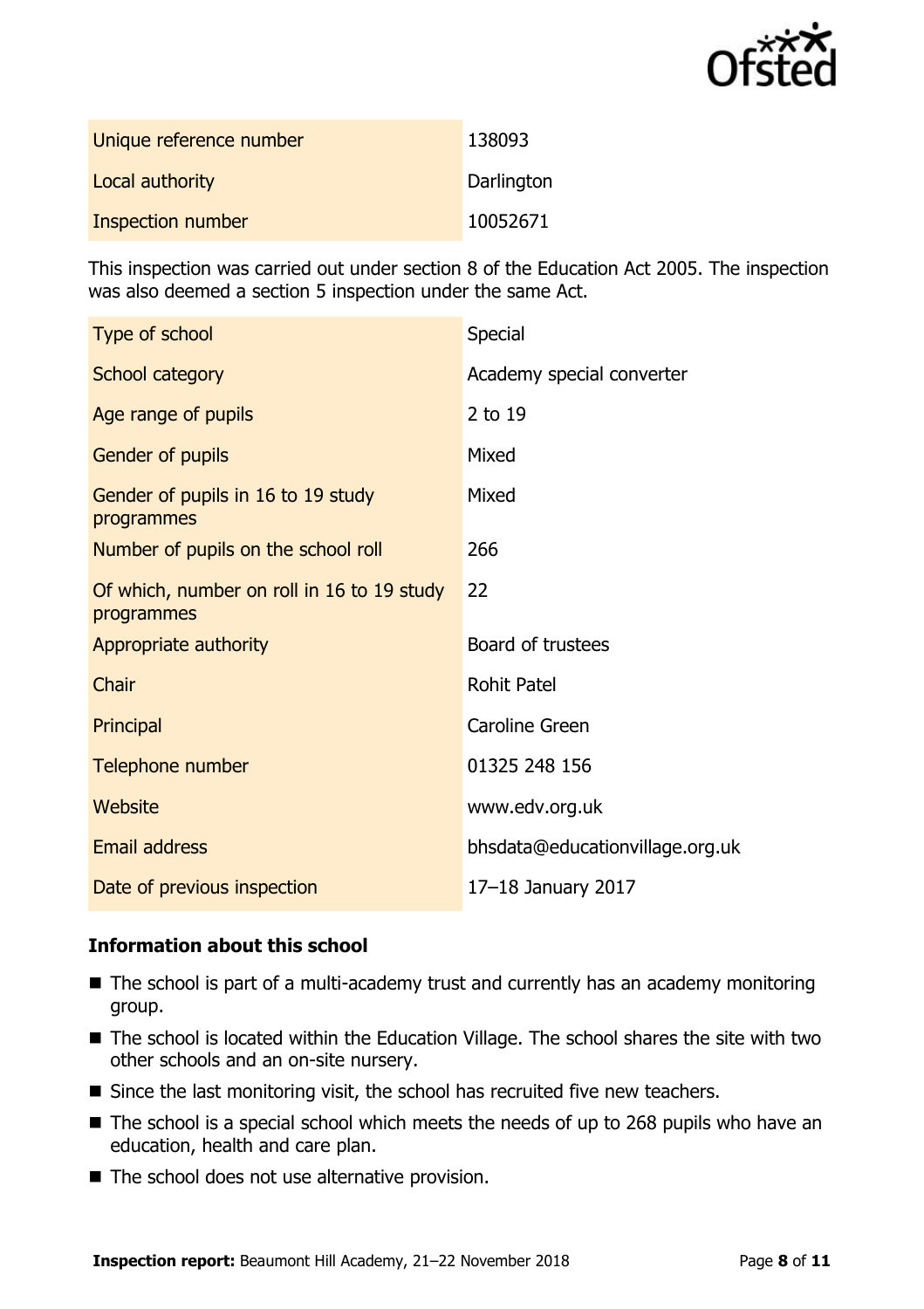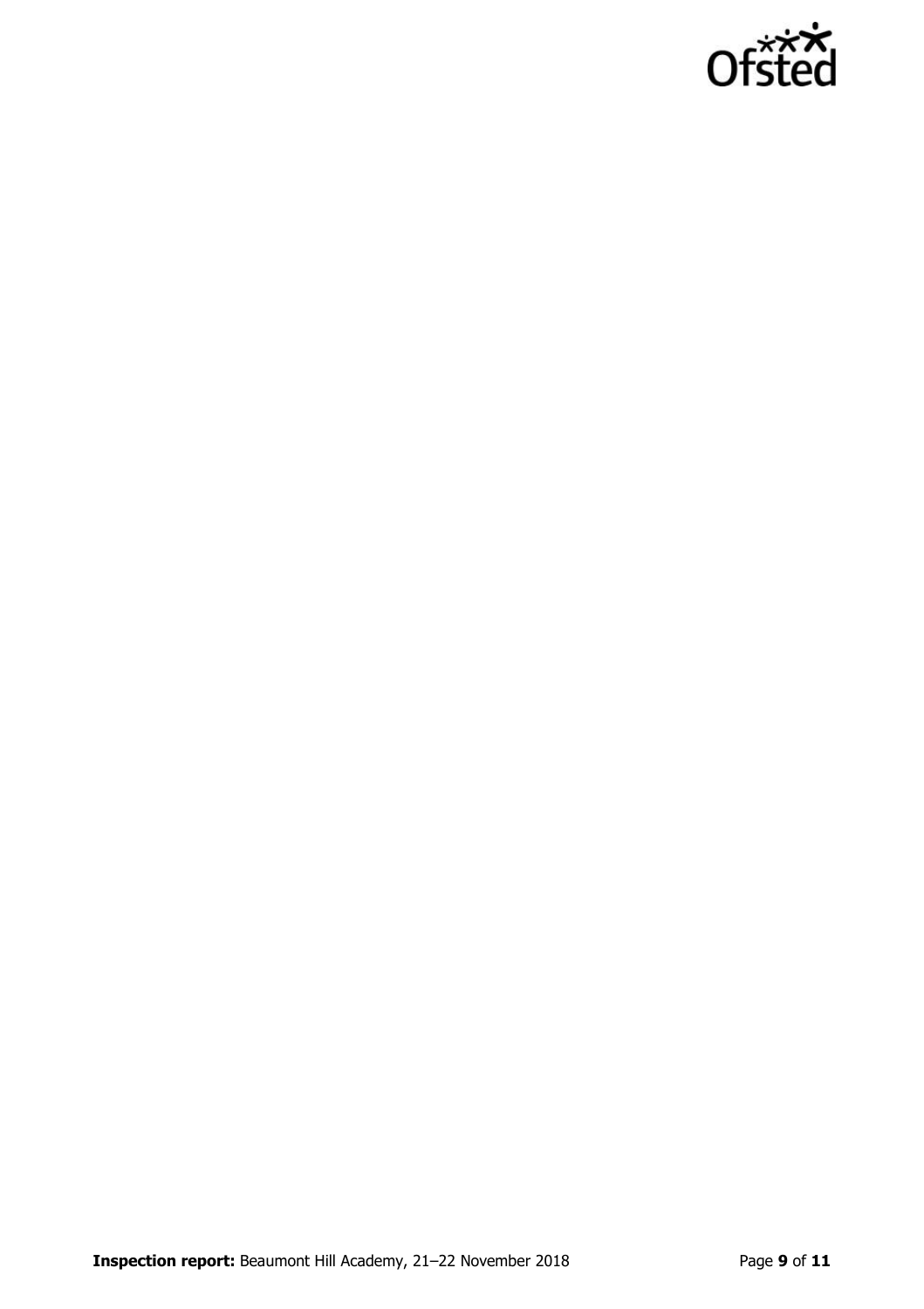

## **Information about this inspection**

- The inspection team visited learning across the school. Lesson observations were carried out by the inspection team, who were accompanied by senior leaders for approximately 70% of the time.
- The inspection team held meetings with the senior leadership team, two groups of pupils, a group of more than 50 staff members, middle leaders, four members of the academy monitoring board and the chief executive officer of the multi-academy trust.
- The inspection team took into account the views of 30 parents who completed the Ofsted online questionnaire, Parent View, or met with inspectors at the start of the school day.

#### **Inspection team**

Marian Thomas, lead inspector **Her Majesty's Inspector Louise Greatrex Contact Contact Contact Contact Contact Contact Contact Contact Contact Contact Contact Contact Contact Contact Contact Contact Contact Contact Contact Contact Contact Contact Contact Contact Contact Conta**